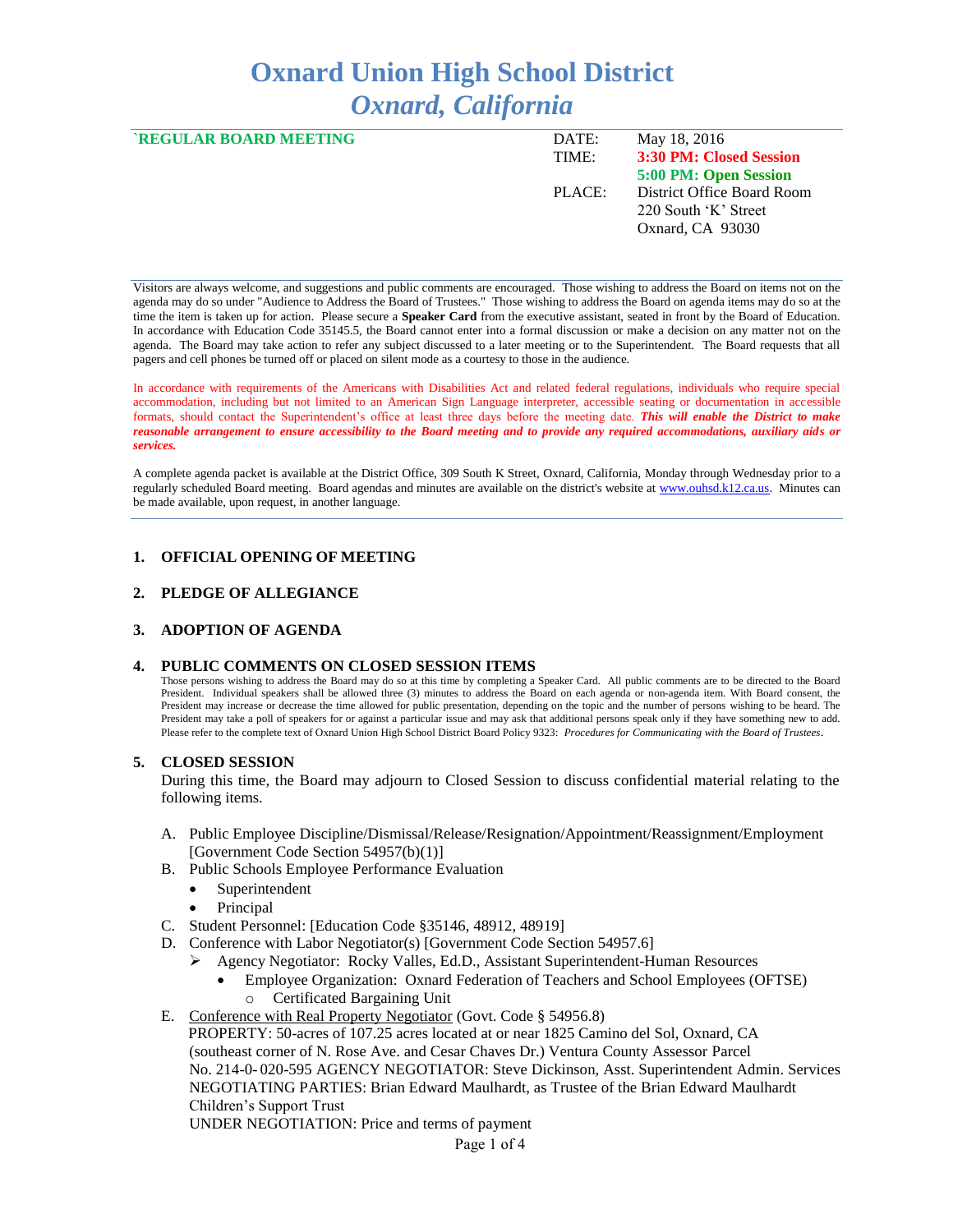Board Meeting Agenda May 18, 2016

> F. Conference with Real Property Negotiator (Govt. Code § 54956.8) PROPERTY: An approximate 5-acre portion of 49.36-acre Bell Ranch Property (agricultural property adjacent to Rancho Campana High School); Ventura County Assessor Parcel No. 156-0-180-385 AGENCY NEGOTIATOR: Steve Dickinson, Asst. Superintendent Admin. Services NEGOTIATING PARTIES: City of Camarillo UNDER NEGOTIATION: Price and terms of payment CONFERENCE WITH LEGAL COUNSEL-ANTICIPATED LITIGATION

## **6. RECONVENE IN PUBLIC: REPORT ON CLOSED SESSION ACTION**

## **7. RECOGNITION:**

- A. HHS Heroic Student Bryanna Leon
- B. Migrant Speech Winners

#### **8. PUBLIC COMMENTS TO ADDRESS THE BOARD OF TRUSTEES**

Those persons wishing to address the Board may do so at this time by completing a Speaker Card. All public comments are to be directed to the Board President. Individual speakers shall be allowed three (3) minutes to address the Board on each agenda or non-agenda item. With Board consent, the President may increase or decrease the time allowed for public presentation, depending on the topic and the number of persons wishing to be heard. The President may take a poll of speakers for or against a particular issue and may ask that additional persons speak only if they have something new to add. Please refer to the complete text of Oxnard Union High School District Board Policy 9323: *Procedures for Communicating with the Board of Trustees.*

#### **9. STUDENT REPRESENTATIVE TO THE BOARD –** Celina Espinoza

## **10. SUPERINTENDENT's REPORT**

## **11. PUBLIC HEARINGS:**

- A. Local Control Accountability Plan
- B. Proposed 2016-17 Budget

## **12. CONSENT CALENDAR**

## **Administrative Services**

- A. Consideration of Approval of Revision of Authorization of Signatures
- B. Consideration of Approval of Agreement between Oxnard Union High School District and Pleasant Valley School District for the Provision of Vehicle Fuel
- C. Consideration of Approval of Donations, April 19 May 9, 2016
- D. Consideration of Approval of Purchase Orders and Direct Pays, April 25 May 6, 2016

## **Educational Services**

- E. Consideration of Approval of Non-Public School Placement for Student according to the Recommendation of the Student's IEP Team and the Director of Special Education
- F. Consideration of Approval of Agreement between Oxnard Union High School District and S.T.A.R. Academy- Haynes Family of Programs- IEP Services
- G. Consideration of Approval of the Memorandum of Understanding between Oxnard Union High School District and California Lutheran University for the California Reading and Literature Project during the Summer of 2016-17 School Year
- H. Consideration of Approval of Stipulated Student Expulsions by Agreement of the School Principal, the Student, and the Students' Parent/Guardian, as per Board Policy 5144, Section 22
- I. Consideration of Approval of a Hearing Panel's Recommendation to Expel a Student as per Board Policy 5144 and Education Code 48918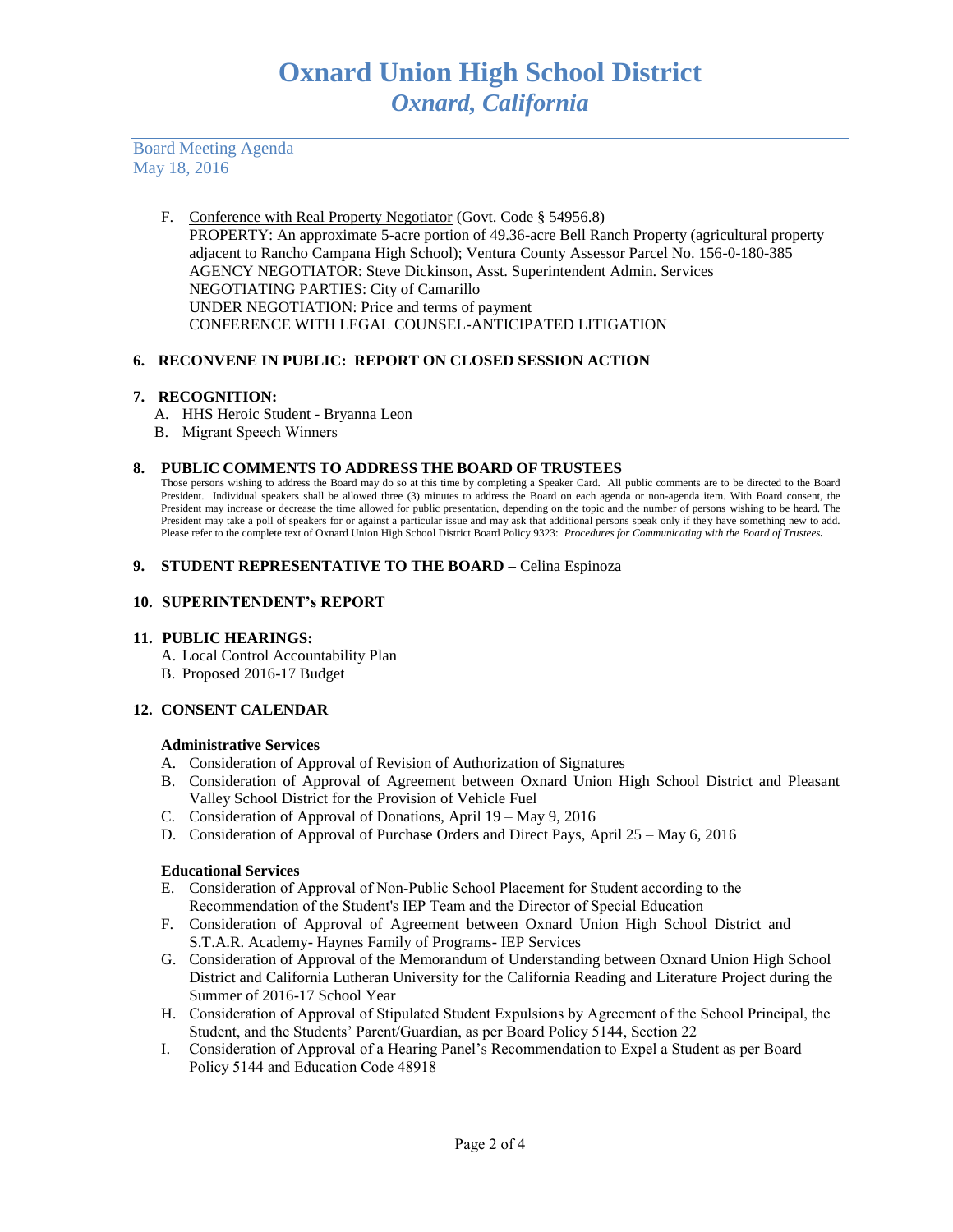Board Meeting Agenda May 18, 2016

## **Human Resources**

- J. Consideration of Approval of Certificated and Classified Personnel
- K. Consideration of Approval of Partnership Award Agreement between University of LaVerne and the Oxnard Union High School District
- L. Consideration of Approval of Letter of Agreement between Old Dominion University and the Oxnard Union High School District
- M. Consideration of Approval of Student Teacher Agreement between California State University Channel Islands and the Oxnard Union High School District

## **13. ACTION ITEMS**

## **Administrative Services**

- A. Consideration of Approval of 2016-2017 Routine Restricted Maintenance Projects
- B. Consideration of Adoption of Resolution No. 16-13, Resolution Authorizing the Issuance and Sale of 2016 General Obligation Refunding Bonds in the Principal Amount of Not to Exceed \$22,500,000 for the Purpose of Refunding Outstanding 2001 General Obligation Refunding Bonds, Series A, and Approving Related Documents and Actions
- C. Consideration of Adoption of Resolution No. 16-14, Authority for the Board of Trustees to Improve Compensation for Certain Categories of Employees After July 1, 2016
- D. Consideration of Adoption of Resolutions for Fiscal Year 2016-2017: No. 16-15, Temporary Loans Between District Funds; No. 16-16, Appropriation Transfers; No. 16-17, Authorization for Budget Transfers; No. 16-18, To Authorize the District to Borrow Funds for Immediate Requirements; and No. 16-19, Inter/Intra Fund Transfers
- E. Consideration of Adoption of Resolution No. 16-20, Resolution to Change Authorized Signatures for the Adult Education Account
- F. Consideration of Adoption of Resolution No. 16-21, Resolution to Change Authorized Signatures for the Cafeteria Clearing Account

## **Educational Services**

- G. Consideration of Approval of New Courses for the 2016-17 School Year: AVID 1-EL, AVID 2-EL, IT Essentials (Revised), College and Career Seminar, PLTW Computer Integrated Manufacturing-MERIT
- H. Consideration of Adoption of Resolution No. 16-22, Renewing Agreement for Services between the Oxnard Union High School District and the State of California, Department of Rehabilitation for Transition Partnership Program (TPP)
- I. Consideration of Approval of Revisions to Oxnard Adult School Principal Job Description [Second Reading]
- J. Consideration of Approval of Approval of Memorandum of Understanding between Oxnard Union High School District and Ventura County Community College District and California State University Channel Islands – PROMISE Pathways Initiative
- K. Consideration of Approval of the Proposed Local Control Accountability Plan for the 2016-17 School Year (first reading)

## **Human Resources**

- L. Consideration of Approval of Ratification of the 2015-2018 Certificated Unit Agreement between Oxnard Union High School District and Oxnard Federation of Teachers and School Employees
- M. Consideration of Adoption of Board Policy and Administrative Regulations 4111/4211/4311 Recruitment and Selection of Certificated and Classified Supervisory Personnel, [Third Reading]
- N. Consideration of Approval of Declaration of Need for Fully-Qualified Educators, 2016-2017 School Year
- O. Consideration of Approval of Request for a Waiver Pursuant to Education Code §44252(b), Basic Skills Requirement for a Credential or Permit